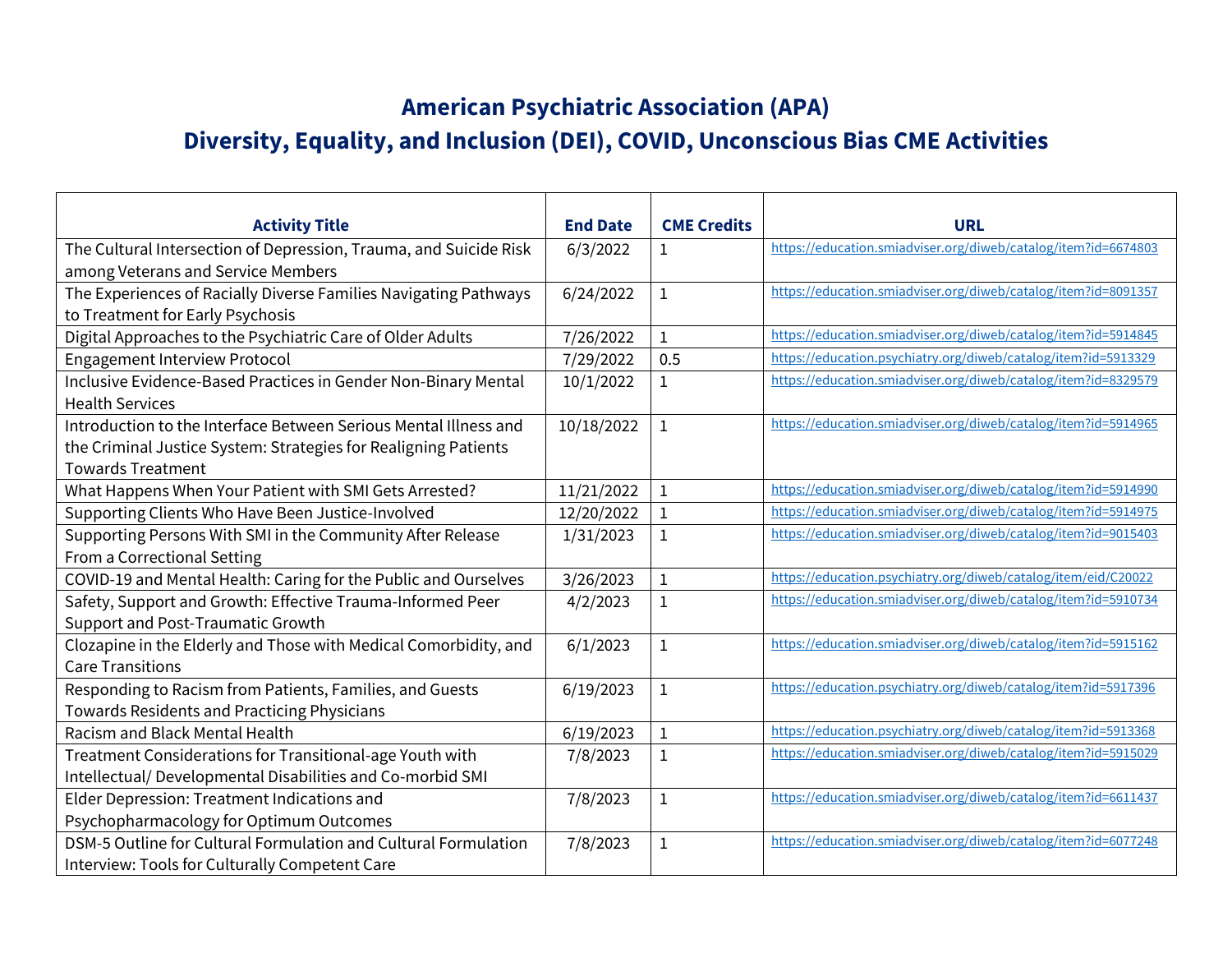| Integrating Equity and Diversity in Digital Mental Health           | 7/8/2023  | $\mathbf{1}$ | https://education.smiadviser.org/diweb/catalog/item?id=6274403   |
|---------------------------------------------------------------------|-----------|--------------|------------------------------------------------------------------|
| <b>Interventions for Depression</b>                                 |           |              |                                                                  |
| Deconstructing the Gender Binary in Mental Health Services          | 7/8/2023  | $\mathbf{1}$ | https://education.smiadviser.org/diweb/catalog/item?id=6328090   |
| Peer Supported Reentry Program for Incarcerated Individuals with    | 7/23/2023 | $\mathbf 1$  | https://education.smiadviser.org/diweb/catalog/item?id=5966674   |
| <b>Behavioral Health Disorders</b>                                  |           |              |                                                                  |
| Supportive Housing for Homeless Adults with Serious Mental          | 9/17/2023 | $\mathbf{1}$ | https://education.smiadviser.org/diweb/catalog/item?id=6108621   |
| Illness: How Does It Work?                                          |           |              |                                                                  |
| Cultivating Trauma-Informed Organizations and Services for          | 9/25/2023 | $\mathbf{1}$ | https://education.smiadviser.org/diweb/catalog/item?id=6278923   |
| People Living With Disabling Mental Health Conditions               |           |              |                                                                  |
| Racism and Climate Change Impacts on Communities of Color           | 2/1/2024  | 1.75         | https://education.psychiatry.org/diweb/catalog/item/eid/C2100402 |
| Race, Culture, and Diagnosis of Psychosis                           | 3/15/2024 | $\mathbf{1}$ | https://education.smiadviser.org/diweb/catalog/item?id=6445807   |
| Rural and Frontier CSC Considerations to Address Trauma and         | 3/15/2024 | $\mathbf 1$  | https://education.smiadviser.org/diweb/catalog/item?id=6445909   |
| Race                                                                |           |              |                                                                  |
| Towards an Inclusive Practice: Creating Safe Spaces in              | 3/15/2024 | $\mathbf 1$  | https://education.smiadviser.org/diweb/catalog/item?id=6448370   |
| Supervision and Interprofessional Teams to Address Inequities       |           |              |                                                                  |
| and Optimize the Delivery of Behavioral Health Services             |           |              |                                                                  |
| Cultural and Contextual Considerations in the Early Identification  | 3/15/2024 | $\mathbf{1}$ | https://education.smiadviser.org/diweb/catalog/item?id=6448359   |
| of Risk for Psychosis                                               |           |              |                                                                  |
| APA Mental Health Equity Fireside Chat: The Impact of the COVID-    | 4/26/2024 | $\mathbf{1}$ | https://education.psychiatry.org/diweb/catalog/item/eid/C210025  |
| 19 Pandemic on the Mental Health of African Americans               |           |              |                                                                  |
| Equitably Financing Coordinated Specialty Care: Strategies for      | 5/3/2024  | $\mathbf{1}$ | https://education.smiadviser.org/diweb/catalog/item?id=6506858   |
| Sustainability                                                      |           |              |                                                                  |
| Telehealth in the Time of COVID-19 for CSC Programs:                | 5/3/2024  | $\mathbf{1}$ | https://education.smiadviser.org/diweb/catalog/item?id=6448407   |
| Opportunities, Suggestions, and Considerations for Working with     |           |              |                                                                  |
| <b>Diverse Populations</b>                                          |           |              |                                                                  |
| Racial and Cultural Mental Health Disparities, Early Psychosis, and | 5/3/2024  | $\mathbf{1}$ | https://education.smiadviser.org/diweb/catalog/item?id=6506809   |
| the Effects of COVID-19 on Mental Health                            |           |              |                                                                  |
| The Setup: Pathways to Coordinated Specialty Care for               | 5/3/2024  | $\mathbf{1}$ | https://education.smiadviser.org/diweb/catalog/item?id=6506823   |
| Racial/Ethnic Minorities                                            |           |              |                                                                  |
| Psychopharmacology Management of Early Psychosis During the         | 5/3/2024  | $\mathbf{1}$ | https://education.smiadviser.org/diweb/catalog/item?id=6506872   |
| COVID-19 Pandemic                                                   |           |              |                                                                  |
| Coordinated Specialty Care: Managing Teams Remotely During          | 5/3/2024  | 1            | https://education.smiadviser.org/diweb/catalog/item?id=6506851   |
| Times of Uncertainty and Change                                     |           |              |                                                                  |
| APA Mental Health Equity Fireside Chat: The Mental Health of        | 6/25/2024 | $\mathbf{1}$ | https://education.psychiatry.org/diweb/catalog/item/eid/C210028  |
| Asian-American and Pacific Islanders: Coalition-Building and        |           |              |                                                                  |
| Support During the COVID-19 Pandemic and the Rise of                |           |              |                                                                  |
| Xenophobia                                                          |           |              |                                                                  |
| COVID-19: Behavioral Health Assessment Team                         | 6/30/2024 | 0.75         | https://education.psychiatry.org/diweb/catalog/item/eid/C210034  |